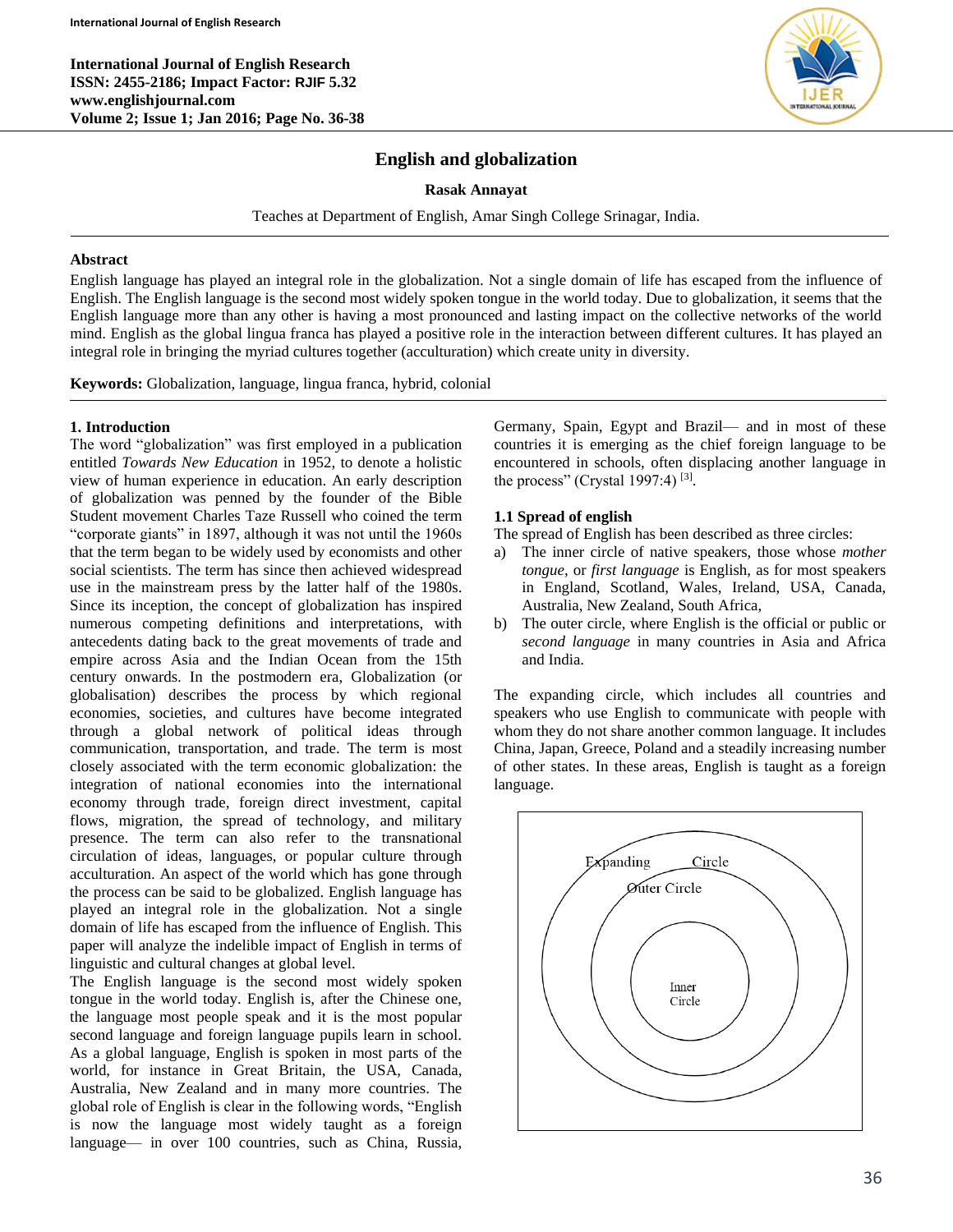Moreover in African states English serves as main form of communication. The English language often wipes out smaller languages and their cultures by exclusive use in media and economy. English is not popular because of its linguistic properties but there are conscious, coordinated promotion programmes. English language seems to be having a bigger impact on the world as a whole and has become the global defacto standard used in business, cultural and political exchange. The integration or coming together of the world's cultures and economies commonly (globalization), and a shift in language usage and language demarcations is closely bound to these global changes. These international shifts and trends affect the languages that we all speak, which in turn have a marked effect on the functions and organization of our brains and the way that we think.

Due to globalization, it seems that the English language more than any other is having a most pronounced and lasting impact on the collective networks of the world mind. "A strippeddown English of catchphrases and trite idioms, light on richness, is becoming the true global language." (Giridharadas 2010) [6] . Also, the birth of the Internet in an English speaking country has also had a huge impact on this global evolution of the language, with almost 80% of the world's digital information now stored in English. The Internet is basically English oriented, as most of the large search engines are based in the U.S.A and the major computer languages themselves are a kind of sub set of the English language. This alone has been a huge effect on globalization and has meant that English speaking countries are at a definite advantage when it comes to communicating with the world as a whole. English continues to be the chief lingua franca of the Internet—a position which is now beginning to be acknowledged in the popular media. For example, in April 1996 *The New York Times* carried an article by Specter headed, "World, Wide, Web: 3 English Words", in which the role of English was highlighted.

To study molecular genetics, all you need to get into the Harvard University Library, or the medical library at Sweden's Karolinska Institute, is a phone line and a computer. And, it turns out, a solid command of the English language. Because whether you are a French intellectual pursuing the cutting edge of international film theory, a Japanese paleobotanist curious about a newly discovered set of primordial fossils, or an American teen-ager concerned about Magic Johnson's jump shot, the Internet and world wide web really only work as great unifiers if you speak English.(Crystal 1997:107) [3]P

Specter concludes saying that if you want to take full advantage of the Internet there is only one way to do it: learn English, which has more than ever become America's greatest and most effective export. Hence the global value of English cannot be estimated as it is infinite.

Perhaps one reason why the English language has become such an international force is because of its ability to adapt and mutate in the face of change, an open ended philosophy that has certainly served it well. English as a means of communication is good at incorporating the "other" into its own language as can be seen with the many words and phrases originally from other languages that most people would now consider authentically English. The strength of the English language is that it accepts these variations and integrates them into itself effectively. There is a huge cultural uptake of English, with dozens of variations on the language coming into existence as people have shaped it with their own cultural conditioning. These differing versions of the language are still understandable as English however, and have helped it to evolve and grow at a rapid rate. English has become a sort of common denominator in international affairs, as it has a fairly open ended linguistic structure and is able to be understood in a wide variety of circumstances. English shifts from foreignlanguage to second-language status for an increasing number of people; we can also expect to see English develop a larger number of local varieties. These contradictory tensions arise because English has two main functions in the world: it provides a vehicular language for international communication and it forms the basis for constructing cultural identities. The former function requires mutual intelligibility and common standards. The latter encourages the development of local forms and hybrid varieties. As English plays an ever more important role in the first of these functions, it simultaneously finds itself acting as a language of identity for larger numbers of people around the world. (D. Graddol 2001: np) <sup>[4]</sup>. Hence, this is the reason why we have according to Graddol the different varieties of English and hence large number of English speakers.

The question which emerges over here is that why is English acting as a language of identity for larger number of people around the world? In order to answer this, we need to look at the language policy but from the post-colonial prism. There are a lot of colonial states with multilingual character because of the imperialist powers in the 19th and 20th century. In Africa, for example, there are no attempts to use any African language in high-status functions, they are not even taught in schools. The period during colonialism changed a lot in the world's history and following development, and colonialism make us think about cheap raw materials and workers the imperialist powers wanted to gain, but we often forget about something else, that the real aim of colonialism was to control the people's wealth but economic and political control can never be complete or effective without mental control. To control a people's culture is to control their tools of selfdefinition in relationship to others. For colonialism, this meant two faces of the same coin. The post-colonial and postcommunist worlds and the European Union reveal increasing corporate involvement in education, and World Bank policies favour European languages. "Studies of global English range from those that uncritically endorse global English to those which see it as reflecting a post-imperial but essentially capitalist agenda" (Online). Many of the contemporary trends are captured in two competing language policy paradigms that situate English in broader economic, political and cultural facets of globalization, the Diffusion of English paradigm, and the Ecology of Languages paradigm. A number of studies of various dimensions of linguistic and professional imperialism in the teaching of English to Asians reveal the persistence of western agendas in education. There is also increasing documentation of resistance to this, both at the level of awareness of the need to anchor English more firmly in local cultural systems, and at classroom level. Language pedagogy needs to ensure that English is not learned subtractively. Only in this way can globalization be made more accountable and locally relevant.

Globalization has turned the world in to a global village is heard quite often and English language is surely to be